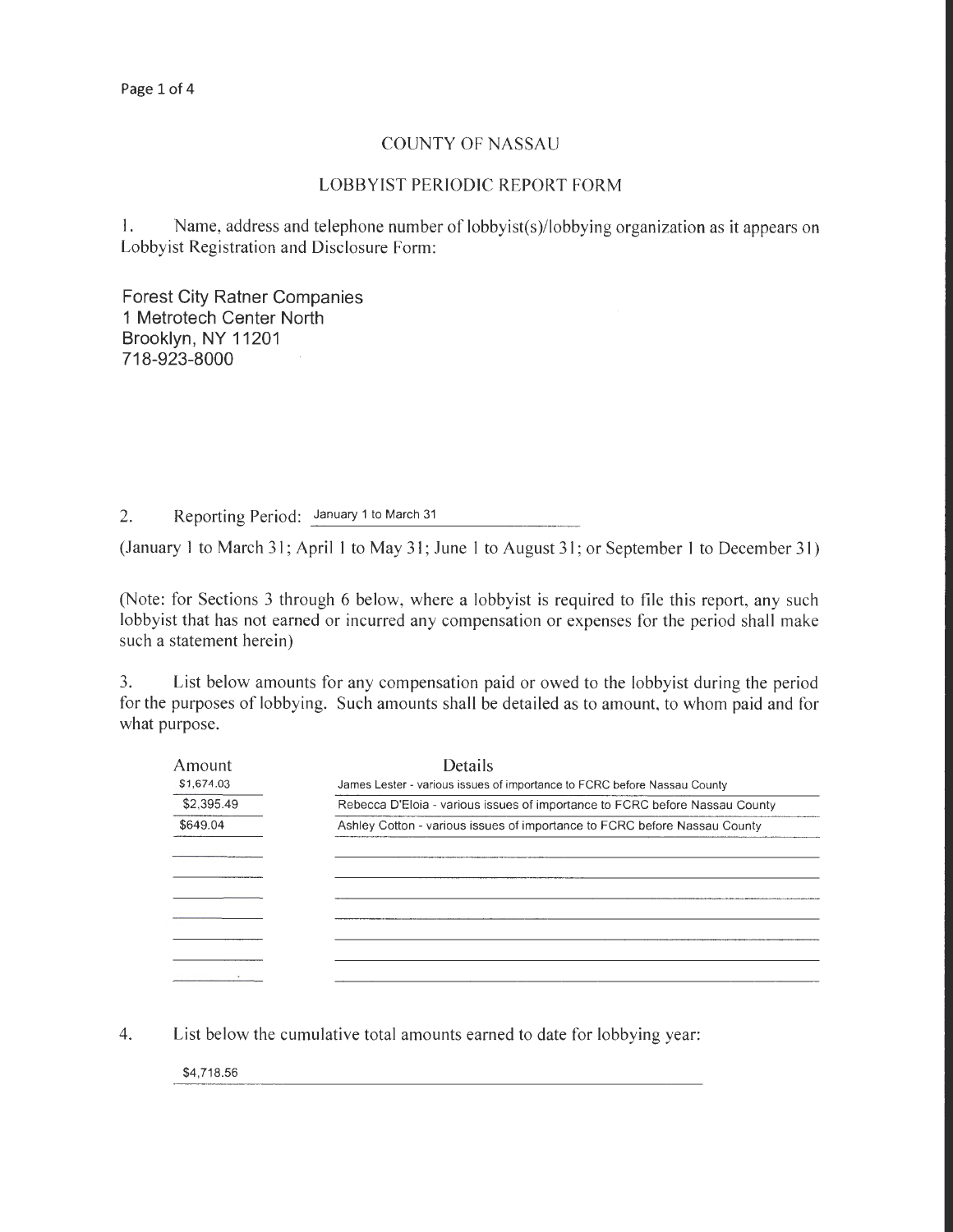Page 2 of 4

5. List below amounts for any expenses expended or incurred by the lobbyist during the period for the purposes of lobbying. Such amounts shall be detailed as to amount, to whom paid and for what purpose.

| Amount | Details                                                                                                         |  |
|--------|-----------------------------------------------------------------------------------------------------------------|--|
|        |                                                                                                                 |  |
|        |                                                                                                                 |  |
|        |                                                                                                                 |  |
|        |                                                                                                                 |  |
|        | the contract of the contract of the contract of the contract of the contract of the contract of the contract of |  |
|        |                                                                                                                 |  |
|        |                                                                                                                 |  |
|        |                                                                                                                 |  |
|        |                                                                                                                 |  |
|        |                                                                                                                 |  |

6. List below the cumulative total amounts expended to date for lobbying year:

\$0

(In lieu of completing 7 through 10 below, you may attach a copy of your Lobbyist Registration and Disclosure Form, provided the information has not changed.)

7. List whether and where the lobbyist(s)/lobbying organization is registered as a lobbyist (e.g. Nassau County, New York State):

See Registration- no changes

8. Name, address and telephone number of client(s) by whom, or on whose behalf, the lobbyist is retained, employed or designated.

Forest City Ratner Companies 1 Metrotech Center North Brooklyn, NY 11201 718-923-8000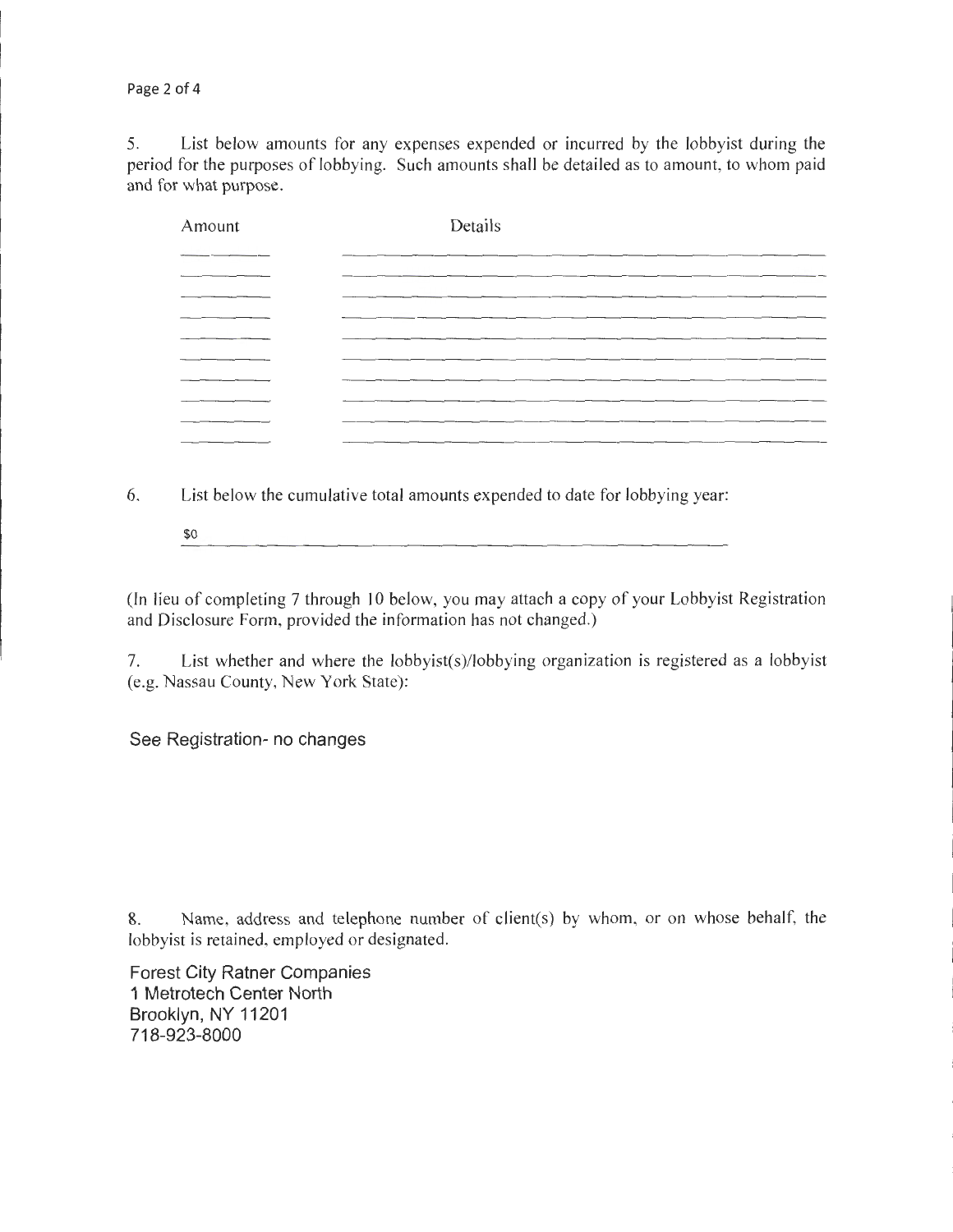Page 3 of 4

9. Describe lobbying activity conducted, or to be conducted, in Nassau County, and identify client(s) for each activity listed, during the Reporting Period.

Various forms of communication with Nassau County legislators varying from in-person meetings to emails, etc.

10. The name of persons, organizations or governmental entities before whom the lobbyist has lobbied during the period.

Josh Meyer, Ed Mangano, Rob Walker